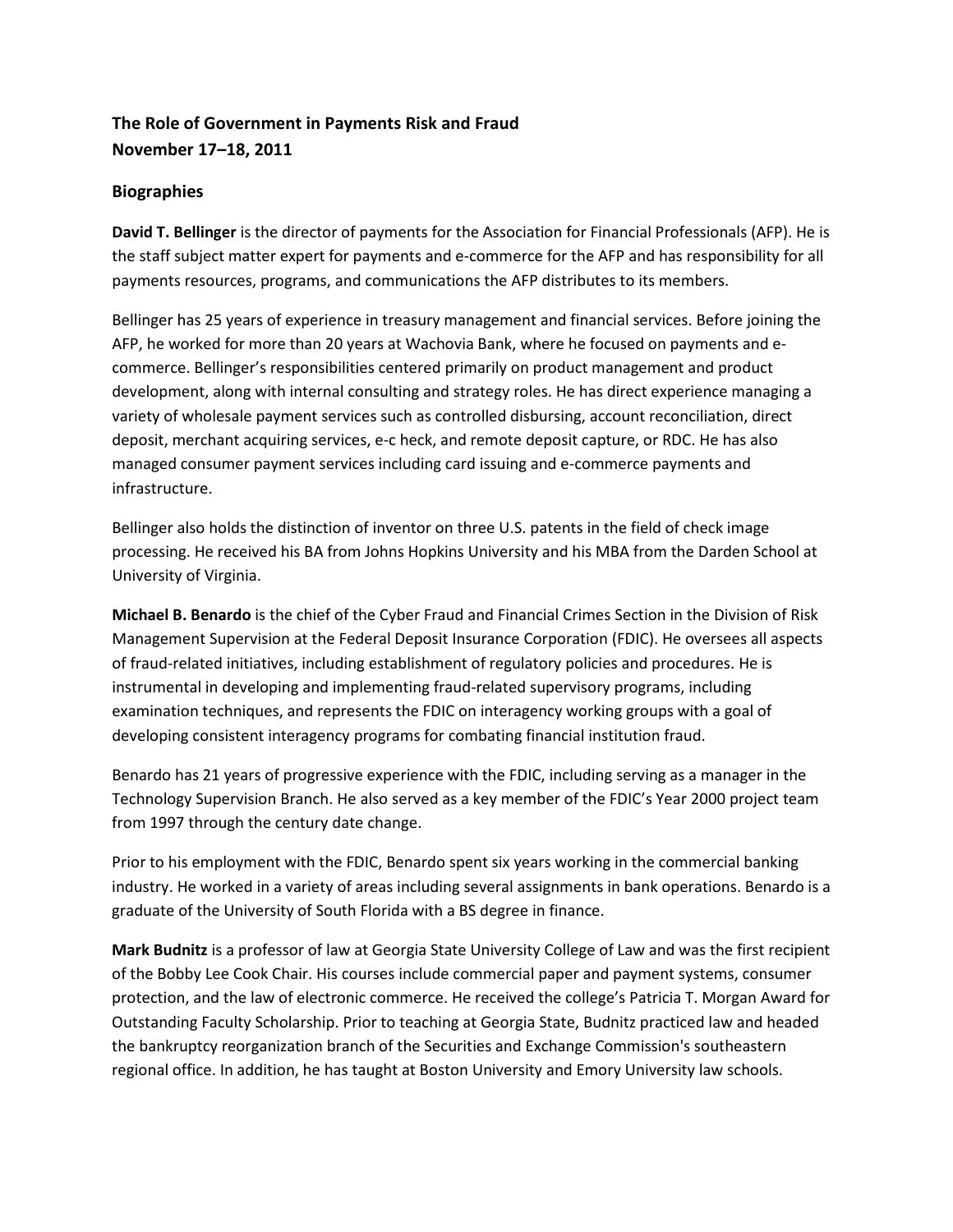Budnitz specializes in electronic payment systems. He has published more than 30 articles on this and other topics, including "Technology as the Driver of Payment System Rules: Will Consumers Be Provided Seatbelts and Air Bags?" His most recent article is on mobile financial services and will be published in the *Banking and Finance Law Review* in fall 2011. He is the sole author or coauthor of four books, including *Consumer Banking and Payments Law* and *The Law of Lender Liability*.

Budnitz is a member of the American Law Institute and the American College of Consumer Financial Services Lawyers and is the recipient of its Writing Competition Award. He was a member of the Federal Reserve Board's Consumer Advisory Council. He is on the Board of Directors of the National Consumer Law Center and the Advisory Committee to the Atlanta Legal Aid Society.

Budnitz graduated from Dartmouth College and Harvard Law School.

**Duncan B. Douglass**, a partner at the law firm Alston & Bird, heads the firm's payment systems practice and focuses on transactions and regulatory issues related to retail and wholesale payment systems and products. Douglass has significant experience advising clients in connection with systems and services related to card-based payment products (credit/debit/prepaid), ACH, and check-based products, as well as emerging payments, including mobile, person-to-person and virtual currency payments. Douglass regularly counsels financial institutions, service providers, network operators, retailers, and payments technology companies in transactional and compliance matters. Douglass also provides legislative and regulatory guidance to financial services and payment systems clients.

Douglass is a frequent lecturer and author on various topics involving electronic payment systems, and is editor-in-chief of the *Electronic Banking Law and Commerce Report*.

**Kim Duncan** is first vice president of Enterprise Fraud Management at SunTrust Bank. In this role, Duncan is responsible for strategic initiatives that support the work of the company's fraud reduction strategy. In addition, she manages the Corporate Red Flags and Corporate Breach Response programs as well as oversight of fraud communications. Before taking on this role, Duncan managed the Deposit Loss Prevention Department, which included check and deposit detection, fraud claims processing, and DDA recovery.

Duncan has been with SunTrust for 31 years. She began her career with SunTrust on the retail side in the branch environment. Her other assignments at the bank include managing branch operations and positions in marketing and training.

Duncan is active in many industry groups and initiatives surrounding fraud. She is the chair of the BITS Fraud Steering Committee, is active with BAI and ABA, and chairs the Client Advisory Committee of Early Warning Services. She holds a BS degree in management from Georgia State University.

**Marie Gooding** is first vice president and chief operating officer of the Federal Reserve Bank of Atlanta. Gooding oversees the day-to-day operations of the Atlanta Fed, including all operating and support activities at the corporate headquarters in Atlanta and at the branch offices in Birmingham, Jacksonville, Miami, Nashville, and New Orleans. She is also vice chairman of the Bank's Management Committee, a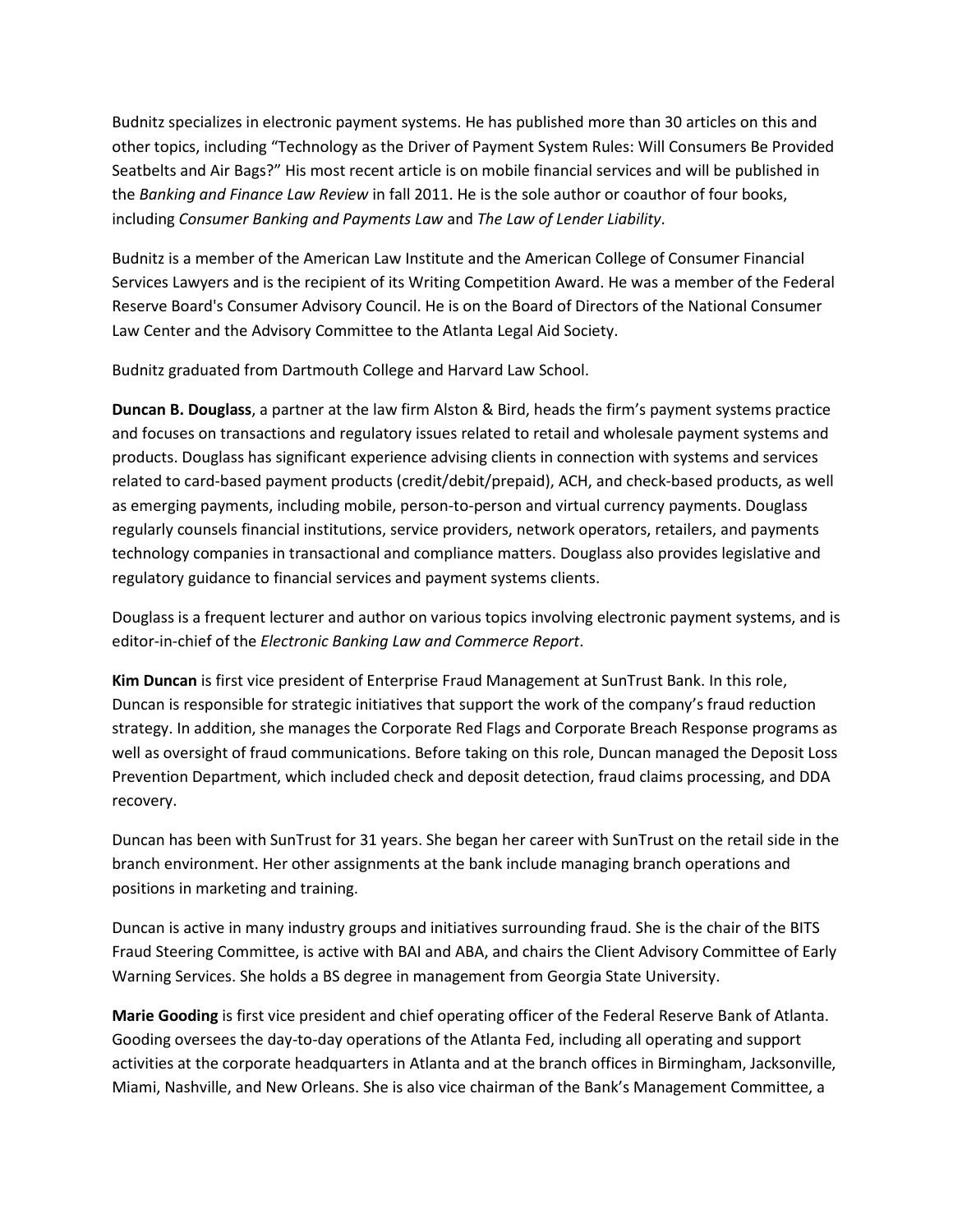member of the Discount Committee that reviews district discount window lending, and backup to the president in the execution of his monetary policy responsibilities.

In addition to her Atlanta Fed responsibilities, Gooding is the retail payments product director for the Federal Reserve System. Her national responsibilities in this area include the management and direction of check collection and automated clearinghouse (ACH) products and services provided by the Federal Reserve System.

Gooding has a BS degree in secondary math education from Old Dominion University. She has also completed Duke University's Advanced Management Program and the Harvard Advanced Management Program.

**Stephanie A. Heller** is a deputy general counsel and senior vice president in the legal group at the Federal Reserve Bank of New York. She is in charge of the financial services, technology, and contracts division in the legal function. Heller joined the Bank's legal group as a law clerk in September 1991. In June 1994, she was named to the additional post of deputy to the ethics officer. In September 1995, she was named an officer of the New York Fed and promoted to assistant vice president in December 1996, vice president in December 1999, and senior vice president in July 2008

Heller holds a BS degree from Stanford University and a JD from New York University School of Law. She is admitted to the New York State and Washington bars.

**Karen Hobbs** is a senior attorney in the Division of Marketing Practices at the Federal Trade Commission in Washington, DC. Since joining the Commission in 2001, Hobbs has handled numerous federal court cases and nonpublic investigations challenging deceptive acts and practices that have defrauded consumers. These matters have involved payment processors, telemarketing and business opportunity frauds, fake government grants, predatory lending schemes, bogus medical discount cards, and illegal debt collection practices.

Before her tenure at the Commission, Hobbs worked as a litigation associate at a Washington, D.C., law firm, and she spent four years as a criminal prosecutor in the trial and appellate divisions of the Office of the State's Attorney for Cook County in Chicago, Illinois.

**Bob Hunt** is vice president and director of the Payment Cards Center at the Federal Reserve Bank Philadelphia. Hunt became director of the center in April 2009. Before this appointment, he was a senior economist in the Bank's Research Department.

Hunt's research has focused on consumer payments, consumer finance, and the economics of innovation. His published research includes studies of the dynamics of the consumer credit reporting industry, credit counseling organizations, mortgage default, the collections industry, and antitrust issues in consumer payment networks. He has also published papers on topics in economic geography and intellectual property.

Before joining the Bank in 1998, Hunt worked for the U.S. Congressional Budget Office. Before attending graduate school, he was an industry risk analyst for Bank One, Indianapolis. Hunt received a PhD in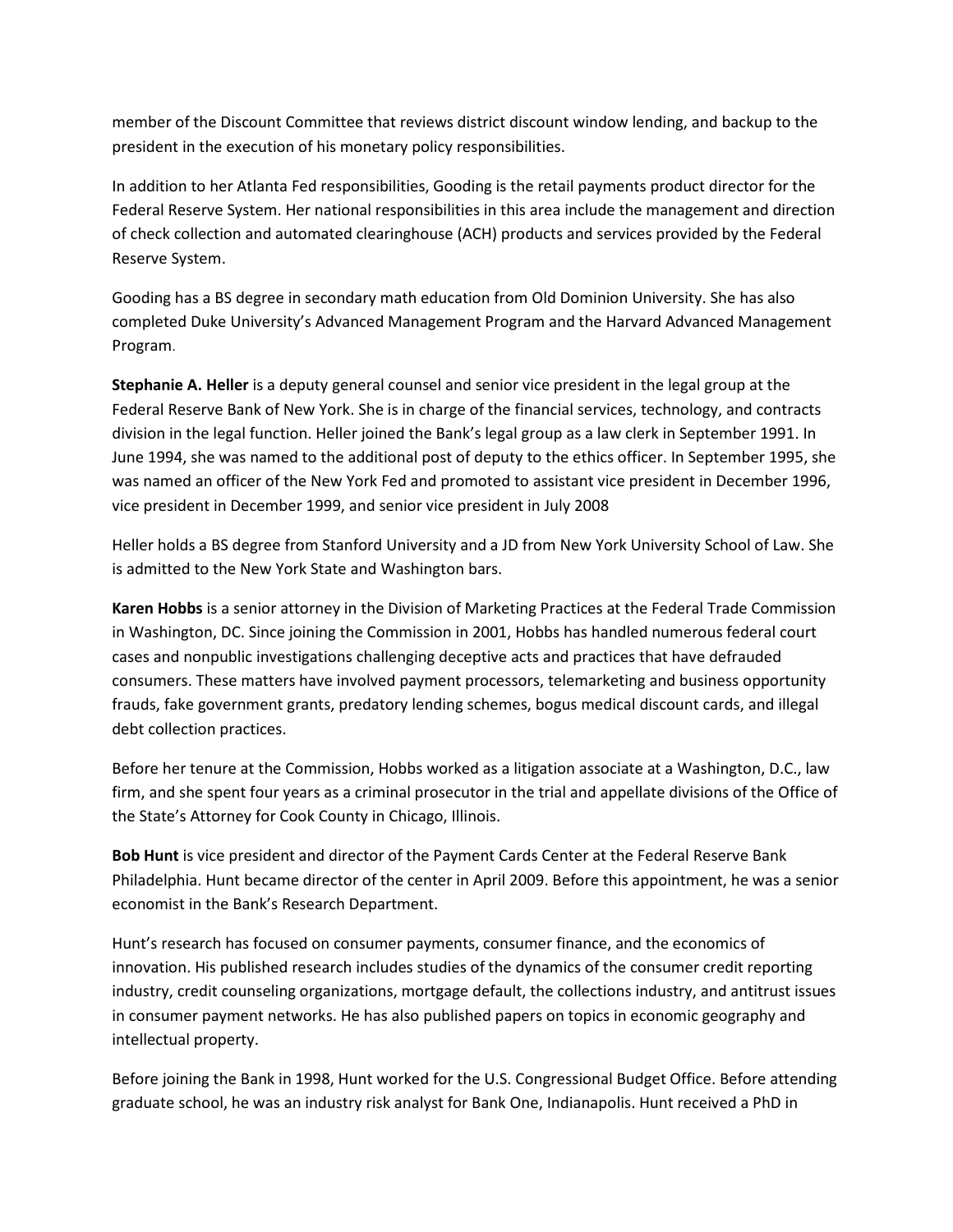economics from the University of Pennsylvania in 1996 and a BA in political science and economics from Butler University in 1986.

**Emery Kobor** is the assistant director for strategic policy in the Office of Terrorist Financing and Financial Crimes at the U.S. Department of the Treasury. Emery and his staff work with the public and private sectors globally to identify and address vulnerabilities that are exploited by money launderers and the financiers of terrorism. Emery has led a number of U.S. and multinational project teams, including the U.S. government working group that produced the first U.S. Money Laundering Threat Assessment.

Before joining the Department of the Treasury, Emery worked as a consultant advising corporate treasurers on payment and risk management strategies and was a senior research analyst for the Federal Reserve Bank of Chicago's Payments Studies Group. Emery has an MBA in finance from George Washington University and received his undergraduate degree from Vanderbilt University.

**Mark Manuszak** is a senior economist in the Division of Research and Statistics at the Federal Reserve Board. He was previously an economist in the Division of Reserve Bank Operations and Payment Systems. Prior to joining the Board, Manuszak was an assistant professor of economics and strategy in the Tepper School of Business at Carnegie Mellon University. He received his PhD in economics from Northwestern University and his BA from Georgetown University.

**Cynthia Merritt** is the assistant director of the Retail Payments Risk Forum at the Federal Reserve Bank of Atlanta, where she is responsible for managing research initiatives focused on emerging risks in legacy and alternative retail payment systems. She is responsible for managing staff research initiatives on a variety of payments topics, with a strong focus on mobile banking and payments. Cynthia is also editor for the Retail Payments Risk Forum's *Portals and Rails* blog, as well as a major article contributor. Before assuming this role, Merritt worked as a senior bank policy analyst in the Policy and Supervisory Studies Group in the Atlanta Fed's Supervision and Regulation Division, where she was responsible for research and analysis of trends affecting the banking industry. Prior to joining the Federal Reserve in 2004, Cindy worked for 14 years in various capacities for the Comptroller of the Currency as an analyst and senior national bank examiner. She received a BS degree in finance with a banking concentration from the University of South Carolina.

**Shawn A. Miles** is senior vice president and group head of Global Public Policy and Regulatory Strategy at MasterCard. Miles has worked for MasterCard for more than 22 years and has a wide array of experiences from his work in the business and legal areas within the company. In 2008, he was appointed group head, Global Public Policy and Regulatory Strategy. In this role, Miles has responsibility for MasterCard's global public policy and regulatory strategy efforts in all key markets outside of the European Union.

Prior to this role, Miles served for eight years in MasterCard's law department and for eight years before that in various business units including interchange, franchise management, global research and analysis, and product and service delivery. From 1988 to 1991, Miles was an intern in the Inroads program and conducted rotations within the marketing and finance areas.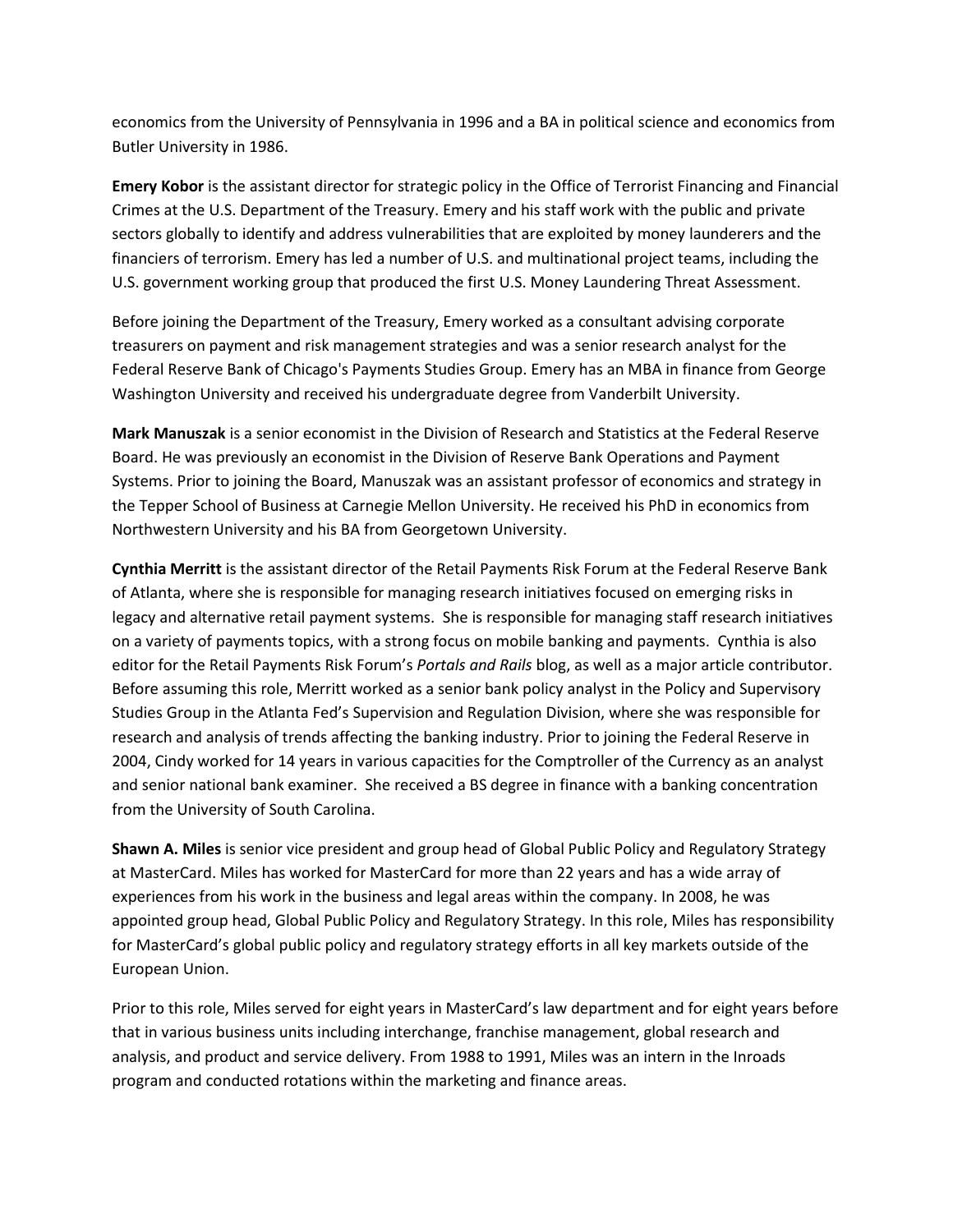In addition to his public policy and legal work, Miles is on the Northeastern Board of Directors for Operation Hope and also leads the company's consumer education initiatives. He serves on the boards of the Business Council of Westchester and the ProBono Partnership. Miles also led the creation of diversity programs for the law department. He is a recipient of the 2005 Black Achievers in Industry Award presented by the Harlem YMCA, won the 2005 Business Council of Westchester County's "40 under 40 Rising Stars" award, and received the MasterCard General Counsel's Award of Distinction in 2007 and 2004.

Miles received a BS from Hampton University, and a JD degree from Brooklyn Law School.

**Hector Rodriguez** is senior business leader for Global Third Party Risk at Visa Inc. Rodriguez has been with Visa since 2003. His areas of responsibility include global policy setting and execution of the following programs: VisaNet Processor Risk, Agent Risk, and Visa Contracted Vendor Risk. As part of Global Third Party Risk, Rodriguez leads a team in evaluating third parties to ensure compliance with Visa risk requirements, focusing on these entities' validation of compliance with Payment Card Industry security standards.

Rodriguez has more than 14 years of experience within the payment industry and in management of fraud, compliance, and risk mitigation initiatives. Before joining Visa, he held several roles in fraud and operations management, within the Electronic Bill Payment and Presentment group at Metavante Corporation. Rodriguez received his BS in International Business and his MBA from United States International University in San Diego, California.

**Louise L. Roseman** is director of the division of Reserve Bank Operations and Payment Systems for the Board of Governors of the Federal Reserve System. In this position, she is responsible for the oversight of the Federal Reserve Banks' provision of financial services to depository institutions, fiscal agency services to the Treasury and other government agencies, and significant support functions, such as information technology and financial and cost accounting. The division also develops Federal Reserve regulations and policies governing payment, clearing, and settlement systems; oversees systemically important financial market infrastructures; works with other central banks and international organizations to set standards to promote the safety and efficiency of payment, clearing, and settlement systems globally; and conducts research regarding payment and settlement matters. Roseman joined the Federal Reserve Board in 1985 and became director in 1999.

**Jonathan J. Rusch** is deputy chief for Strategy and Policy in the Fraud Section of the Criminal Division at the United States Department of Justice in Washington, D.C. His duties include service as cochair of the International Mass-Marketing Fraud Working Group, a cochair of the national-level Payments Fraud Working Group, chair of the national Identity Theft Enforcement Interagency Working Group, a member of the United Nations Office on Drugs and Crime's Core Group of Experts on Identity-Related Crime, and executive director for Consumer and Benefit Fraud of the Department of Justice's Disaster Fraud Task Force.

Rusch received an AB degree with honors from Princeton University, an MA (government) degree from the University of Virginia, and a JD degree from the University of Virginia Law School, where he was a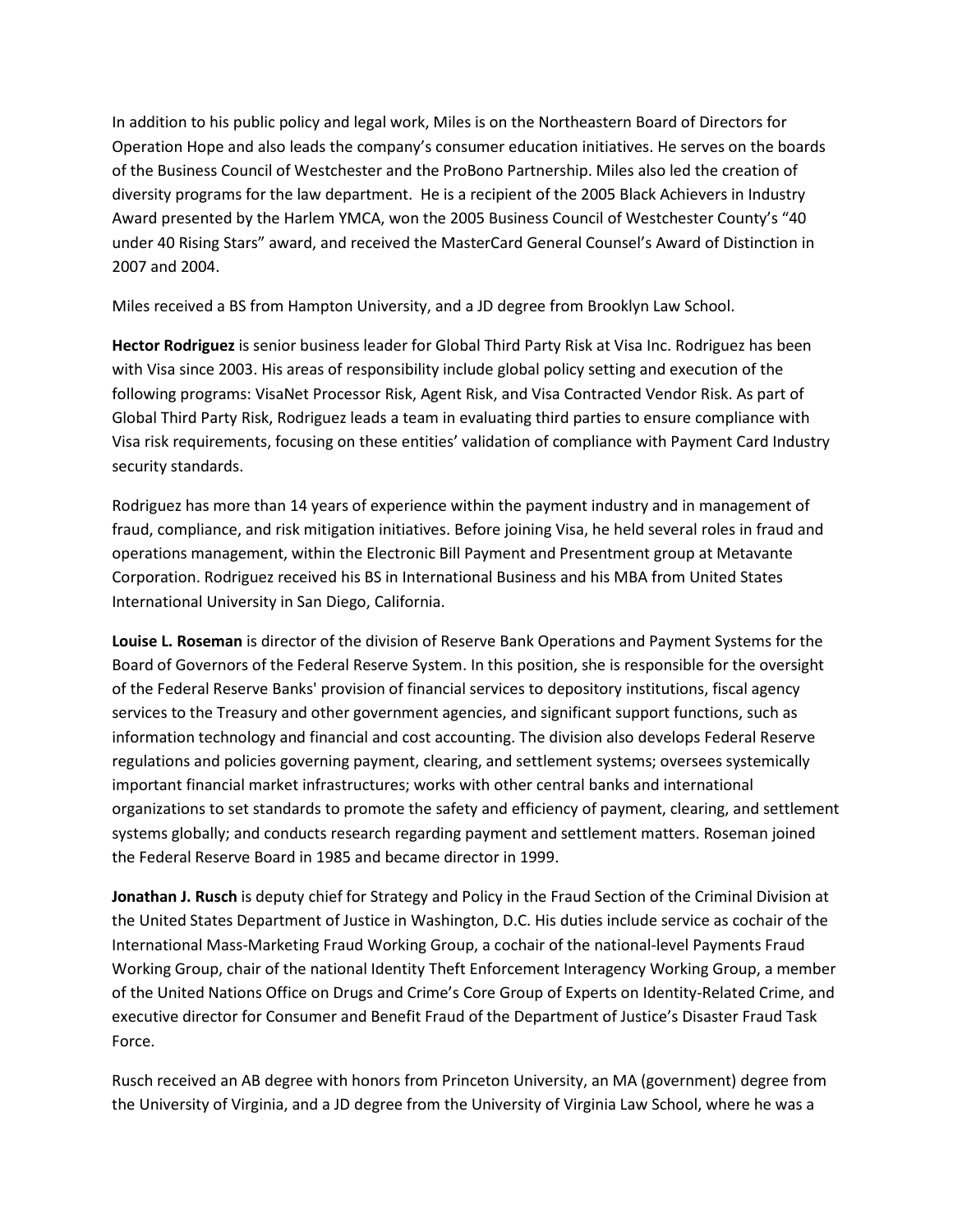member of the Editorial Board of the Virginia Law Review. He has been the lead prosecutor in major fraud and public corruption prosecutions by the Department of Justice, including successful prosecutions of a former United States treasurer, a House sergeant at arms, and former members of Congress, as well as ringleaders of various mass-marketing fraud schemes. He also has served as counsel to the President's Commission on Organized Crime and director of the Office of Financial Enforcement at the U.S. Department of the Treasury.

Rusch has received numerous awards for his work in law enforcement, including the Attorney General's Distinguished Service Award, the Attorney General's Award for Fraud Prevention, and the Chief Postal Inspector's Award. Rusch also is an adjunct professor of law at Georgetown University Law Center, where he teaches courses on Global Cybercrime Law and Trial Practice.

**Scott Schuh** is director of the Consumer Payments Research Center and a senior economist and policy adviser in the Research Department of the Federal Reserve Bank of Boston. He joined the Bank in 1997 after serving as an economist at the Board of Governors of the Federal Reserve System since 1991. Schuh worked for President Reagan's Council of Economic Advisers, the U.S. Congressional Budget Office, and the U.S. Census Bureau, and he taught at Johns Hopkins University and Boston College.

Schuh's current research focuses on consumer payment choice and its relation to money and banking. His earlier research is in macroeconomics, monetary economics, labor economics, and international economics. A distinctive feature of Schuh's research agenda has been drawing out the implications of microeconomic heterogeneity for macroeconomic fluctuations and growth. He coauthored two books, *Job Creation* and *Job Destruction*, and has published articles in journals such as the *Journal of Monetary Economics*; *International Economic Review*; *Journal of Money, Credit, and Banking*; and *Review of Economic Dynamics*.

Schuh earned a BA in economics and journalism from California State University, Sacramento in 1985, and a PhD and MA in economics from Johns Hopkins University in 1992.

**Dan Schutzer** joined BITS/The Financial Services Roundtable as chief technology officer in January 2010. As CTO, Schutzer provides guidance on developing technologies and their impact on electronic commerce, risk management, and operational solutions for the industry. Prior to his role at the roundtable, Schutzer served as president of the Financial Services Technology Consortium (FSTC) from 2005 until the Roundtable acquired FSTC in January 2010.

He spent more than 20 years at Citigroup in risk management, advanced technology, payments and security roles, most recently as a director and senior vice president. Schutzer also worked as technical director of U.S. Naval Intelligence and as director of systems and technical sales support for the Univac division of Sperry Rand, New York metropolitan region. He currently serves as cochair of the Financial Services Sector Coordinating Council's (FSSCC) R&D Committee and is a Fellow and Advisory Board member of the New York Academy of Sciences. Schutzer has been published in more than 65 publications and has authored 7 books. He is a graduate of City College of New York and received a master of science of electrical engineering and a PhD in electronic engineering from Syracuse University.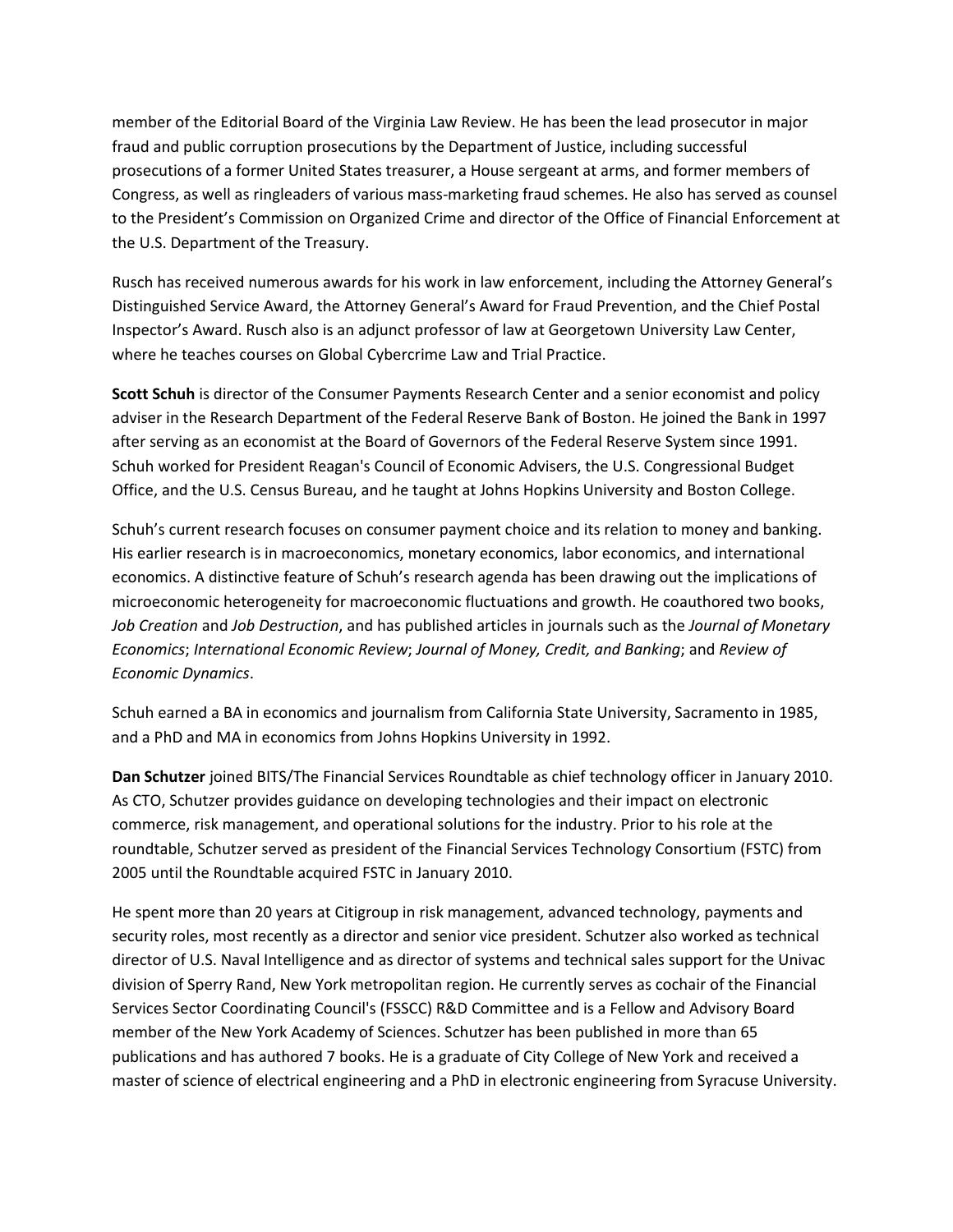**David Silberman** currently serves as the acting associate director of Research, Markets, and Regulations at the Consumer Financial Protection Bureau. Silberman's involvement with consumer financial services began when, as deputy general counsel of the AFL-CIO, he created an organization to provide financial services to union members and negotiated the first AFL-CIO credit card program. Silberman went on to serve as president and CEO of Union Privilege and later as director of the AFL-CIO Task Force on Labor Law.

Before he joined the CFPB as the assistant director for Card Markets, Silberman was general counsel and executive vice president of Kessler Financial Services, a privately held company focused on creating and supporting credit card and other financial services to membership organizations. He began his career as a law clerk to Justice Thurgood Marshall and then became a member of the law firm Bredhoff & Kaiser. Silberman is a graduate of Brandeis University and Harvard Law School.

**Richard J. Sullivan** is a senior economist in the payments system function of the economic research department at the Federal Reserve Bank of Kansas City. Since joining the Federal Reserve in 1994, Sullivan has completed a number of studies on the retail payments industry and on the banking industry. He is currently conducting research on clearing and settlement of retail payments risk, losses due to retail payment fraud, and the consequences of a bank's decision to adopt new technology. His other research interests include the relation of bank risk to corporate governance and the causes and consequences of invention and innovation. His research has appeared in Federal Reserve publications and in academic journals such as the *Journal of Financial Intermediation*, *Journal of Banking and Finance, Economica,* and the *Journal of Economic History*.

Before he joined the Federal Reserve Bank of Kansas City, Sullivan taught at Holy Cross College and the University of Colorado. He received a BS in business management from Northern Illinois University and a PhD in economics from the University of Illinois-Urbana/Champaign.

**R. David Whitaker** is senior company counsel in the Strategy and Operational Risk Group at Wells Fargo Bank, N.A. He is a 28-year veteran of the banking industry. Whitaker is a member of the American Law Institute and the American Bar Association's Committees on the Uniform Commercial Code and the Law of Commerce in Cyberspace. Whitaker was named a "2009 Mortgage Banking Technology All-Star" by *Mortgage Banking Magazine* in recognition of his pivotal role in transforming electronic mortgage loans from an idea into a product. Whitaker has chaired the Online Lending Subcommittee of the Mortgage Bankers Association Legal Issues Committee and the ABA Business Law Section's Joint Subcommittee on Electronic Financial Services.

Whitaker is a coauthor of *The Law of Electronic Signatures* (3rd Edition, West Publishing, 2011). He was the reporter for the Standards and Procedures for electronic Records and Signatures ("SPeRS"). He participated in the drafting of the Uniform Electronic Transactions Act and advised industry participants on the creation and drafting of the federal Electronic Signatures in Global and National Commerce Act. Whitaker coauthored the ABA's Model Funds Transfer Agreement and Commentary and has written a wide variety of published articles and commentaries on banking and commercial law.